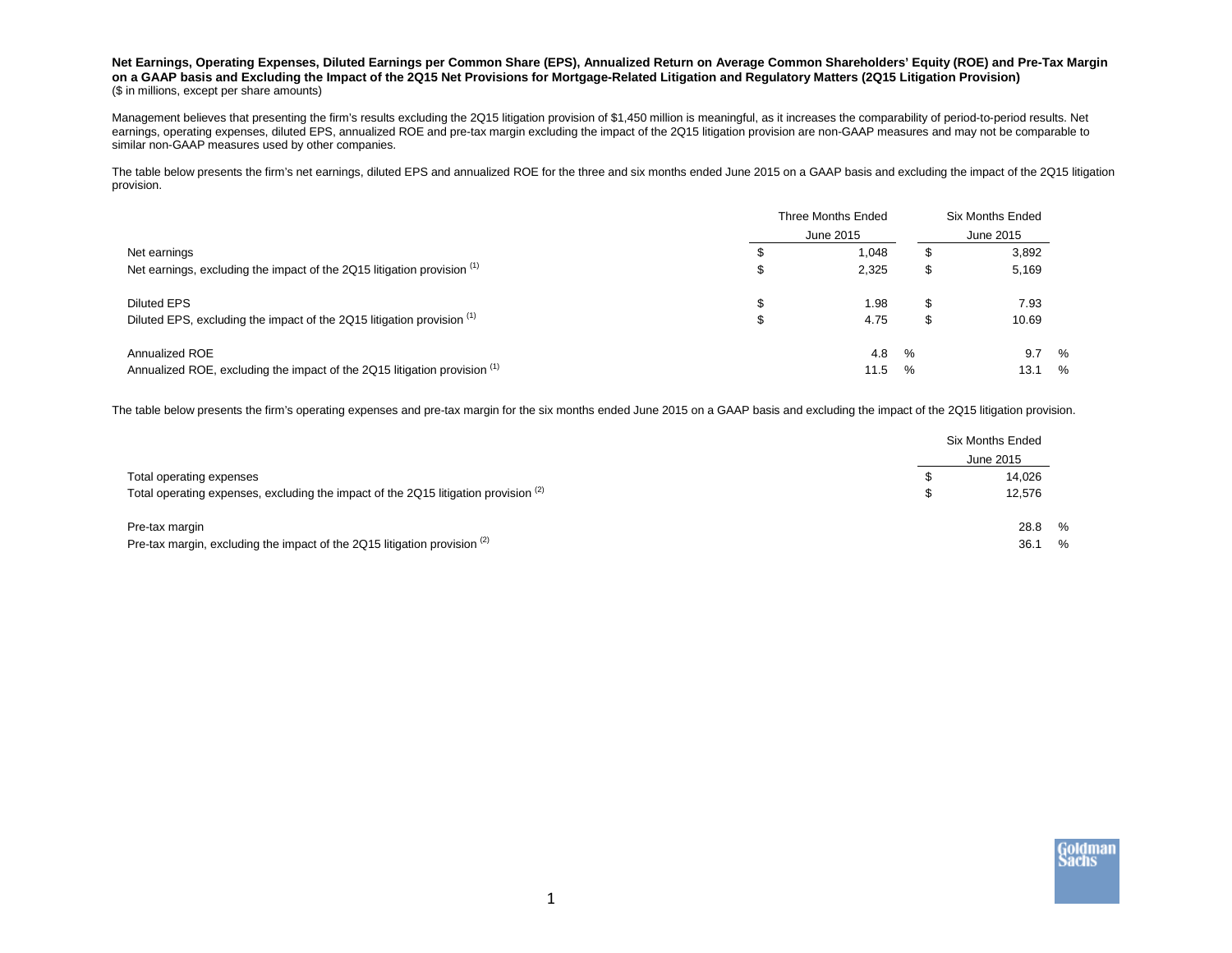**Net Earnings, Operating Expenses, Diluted Earnings per Common Share (EPS), Annualized Return on Average Common Shareholders' Equity (ROE) and Pre-Tax Margin on a GAAP basis and Excluding the Impact of the 2Q15 Net Provisions for Mortgage-Related Litigation and Regulatory Matters (2Q15 Litigation Provision), continued** (\$ in millions, except per share amounts)

<sup>(1)</sup> The table below presents the calculation of net earnings, net earnings applicable to common shareholders, diluted EPS, annualized net earnings applicable to common shareholders' equity, and average common shareholders' equity, for the three and six months ended June 2015, excluding the impact of the 2Q15 litigation provision. Annualized ROE is computed by dividing annualized net earnings applicable to common shareholders by average common shareholders' equity.

|                                                                                                                  |  | <b>Three Months Ended</b> |           | <b>Six Months Ended</b> |
|------------------------------------------------------------------------------------------------------------------|--|---------------------------|-----------|-------------------------|
|                                                                                                                  |  | June 2015                 | June 2015 |                         |
| Net earnings                                                                                                     |  | 1,048                     | \$        | 3,892                   |
| Add back: 2Q15 litigation provision (net of tax)                                                                 |  | 1,277                     |           | 1,277                   |
| Net earnings, excluding the impact of the 2Q15 litigation provision                                              |  | 2,325                     | \$        | 5,169                   |
| Net earnings applicable to common shareholders                                                                   |  | 916                       | \$        | 3,664                   |
| Add back: 2Q15 litigation provision (net of tax)                                                                 |  | 1,277                     |           | 1,277                   |
| Net earnings applicable to common shareholders, excluding the impact of the 2Q15 litigation provision            |  | 2,193                     | \$.       | 4,941                   |
| Divided by: average diluted common shares outstanding                                                            |  | 461.6                     |           | 462.1                   |
| Diluted EPS, excluding the impact of the 2Q15 litigation provision                                               |  | 4.75                      | \$        | 10.69                   |
| Annualized net earnings applicable to common shareholders                                                        |  | 3,664                     | \$        | 7,328                   |
| Add back: Impact of annualized 2Q15 litigation provision                                                         |  | 5,108                     |           | 2,554                   |
| Annualized net earnings applicable to common shareholders, excluding the impact of the 2Q15 litigation provision |  | 8,772                     | \$        | 9,882                   |
| Average common shareholders' equity                                                                              |  | 76,202                    | \$        | 75,467                  |
| Add back: Impact of 2Q15 litigation provision                                                                    |  | 319                       |           | 182                     |
| Average common shareholders' equity, excluding the impact of the 2Q15 litigation provision                       |  | 76,521                    |           | 75,649                  |

(2) The table below presents the calculation of operating expenses and pre-tax earnings for the six months ended June 2015, excluding the impact of the 2Q15 litigation provision. Pre-tax margin is computed by dividing pre-tax earnings by net revenues.

|                                                                                 | <b>Six Months Ended</b> |
|---------------------------------------------------------------------------------|-------------------------|
|                                                                                 | June 2015               |
| Total operating expenses                                                        | 14.026                  |
| Less: 2Q15 litigation provision                                                 | 1,450                   |
| Total operating expenses, excluding the impact of the 2Q15 litigation provision | 12.576                  |
| Pre-tax earnings                                                                | 5,660                   |
| Add back: 2Q15 litigation provision                                             | 1,450                   |
| Pre-tax earnings, excluding the impact of the 2Q15 litigation provision         | 7.110                   |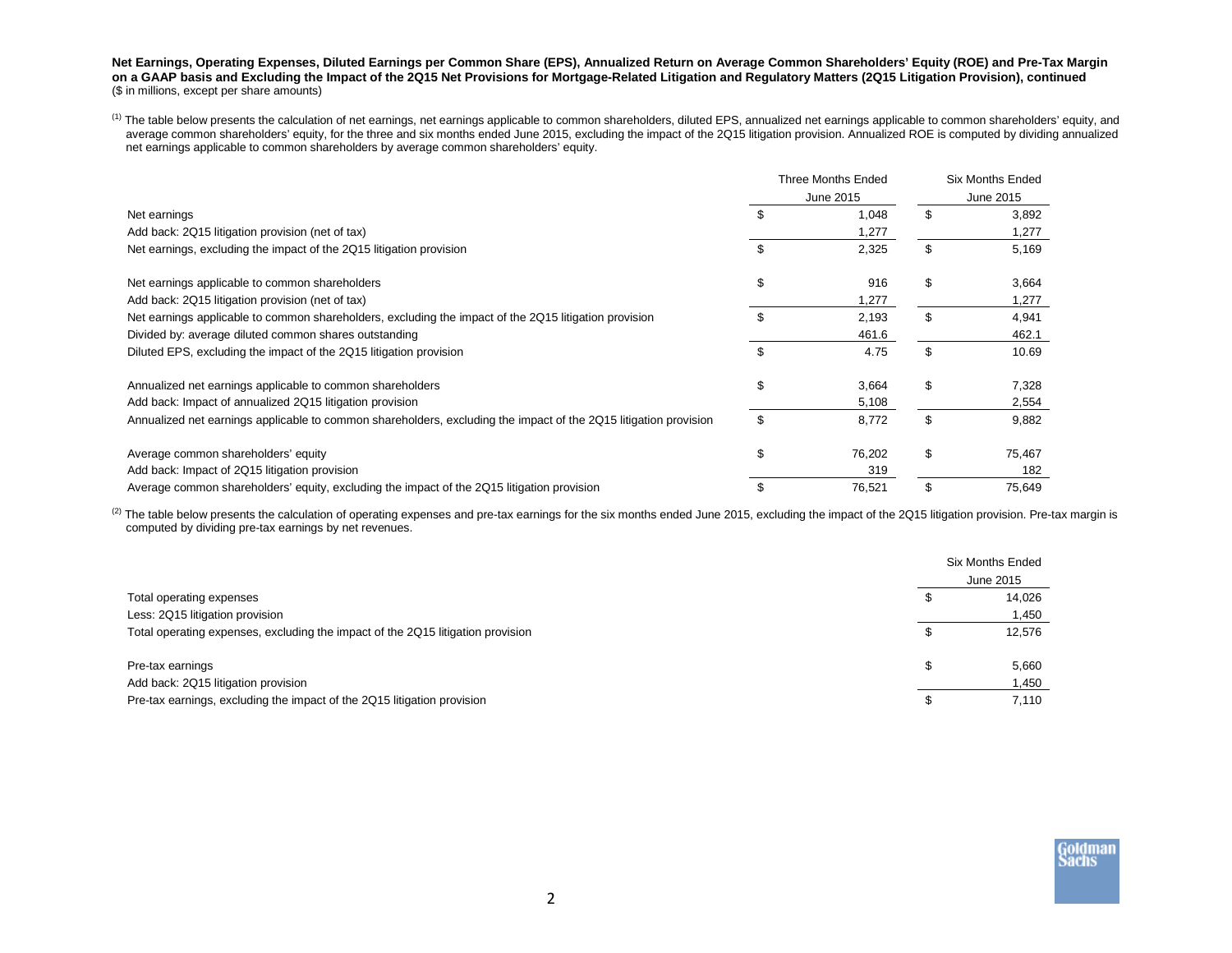## **Tangible Common Shareholders' Equity, Tangible Book Value per Common Share and Selected Regulatory Capital Information**

(\$ in millions, except per share amounts)

The table below presents information on the firm's common shareholders' equity, book value per common share, and selected regulatory capital information:

|                                                                                                                  |              |                  |         | As of            |            |                  |               |
|------------------------------------------------------------------------------------------------------------------|--------------|------------------|---------|------------------|------------|------------------|---------------|
|                                                                                                                  | June<br>2015 |                  |         | March<br>2015    |            | December<br>2014 |               |
| Common shareholders' equity<br>Tangible common shareholders' equity (1)                                          | \$           | 76,454<br>72,288 | \$      | 75,927<br>71,741 | \$         | 73,597<br>69,437 |               |
| Book value per common share (2)<br>Tangible book value per common share (1)(2)                                   | \$           | 169.33<br>160.11 | \$      | 168.39<br>159.11 | \$         | 163.01<br>153.79 |               |
| Standardized Risk-weighted Assets (RWAs) <sup>(3)</sup><br>Standardized Common Equity Tier 1 (CET1) ratio (3)(4) |              | 618,047<br>11.0  | \$<br>% | 636,065<br>10.6  | \$<br>$\%$ | 627,444<br>10.2  | $\frac{0}{0}$ |
| Basel III Advanced RWAs <sup>(3)</sup><br>Basel III Advanced CET1 ratio <sup>(3)(4)</sup>                        |              | 583.388<br>11.7  | \$<br>% | 574,510<br>11.8  | \$<br>%    | 577,869<br>11.1  | $\frac{0}{0}$ |

The Standardized CET1 ratio and the Basel III Advanced CET1 ratio, both on a fully phased-in basis, in the table above are non-GAAP measures and may not be comparable to similar non-GAAP measures used by other companies. Management believes that these ratios are meaningful because they are measures that the firm, its regulators and investors use to assess the firm's ability to meet future regulatory capital requirements. These ratios are based on the firm's current interpretation, expectations and understanding of the Revised Capital Framework and may evolve as the firm discusses its interpretation and application with its regulators. For a further discussion of the methodology to calculate the firm's regulatory ratios, see Note 20 to the condensed consolidated financial statements in Part I, Item 1 "Financial Statements (Unaudited)" and "Equity Capital Management and Regulatory Capital" in Part I, Item 2 "Management's Discussion and Analysis of Financial Condition and Results of Operations" in the firm's Quarterly Report on Form 10-Q for the period ended June 30, 2015.

<sup>(1)</sup> Tangible common shareholders' equity equals total shareholders' equity less preferred stock, goodwill and identifiable intangible assets. Tangible book value per common share is computed by dividing tangible common shareholders' equity by common shares outstanding, including restricted stock units (RSUs) granted to employees with no future service requirements. Management believes that tangible common shareholders' equity and tangible book value per common share are meaningful because they are measures that the firm and investors use to assess capital adequacy. Tangible common shareholders' equity and tangible book value per common share are non-GAAP measures and may not be comparable to similar non-GAAP measures used by other companies. The table below presents the reconciliation of total shareholders' equity to tangible common shareholders' equity:

|                                                     | As of        |          |               |          |                  |          |
|-----------------------------------------------------|--------------|----------|---------------|----------|------------------|----------|
|                                                     | June<br>2015 |          | March<br>2015 |          | December<br>2014 |          |
| Total shareholders' equity                          |              | 87.654   | S             | 85.127   |                  | 82,797   |
| Deduct: Preferred stock                             |              | (11,200) |               | (9,200)  |                  | (9,200)  |
| Common shareholders' equity                         |              | 76.454   |               | 75,927   |                  | 73,597   |
| Deduct: Goodwill and identifiable intangible assets |              | (4, 166) |               | (4, 186) |                  | (4, 160) |
| Tangible common shareholders' equity                |              | 72.288   |               | 71.741   |                  | 69,437   |

*For further information, see the firm's Quarterly Report on Form 10-Q for the period ended June 30, 2015*